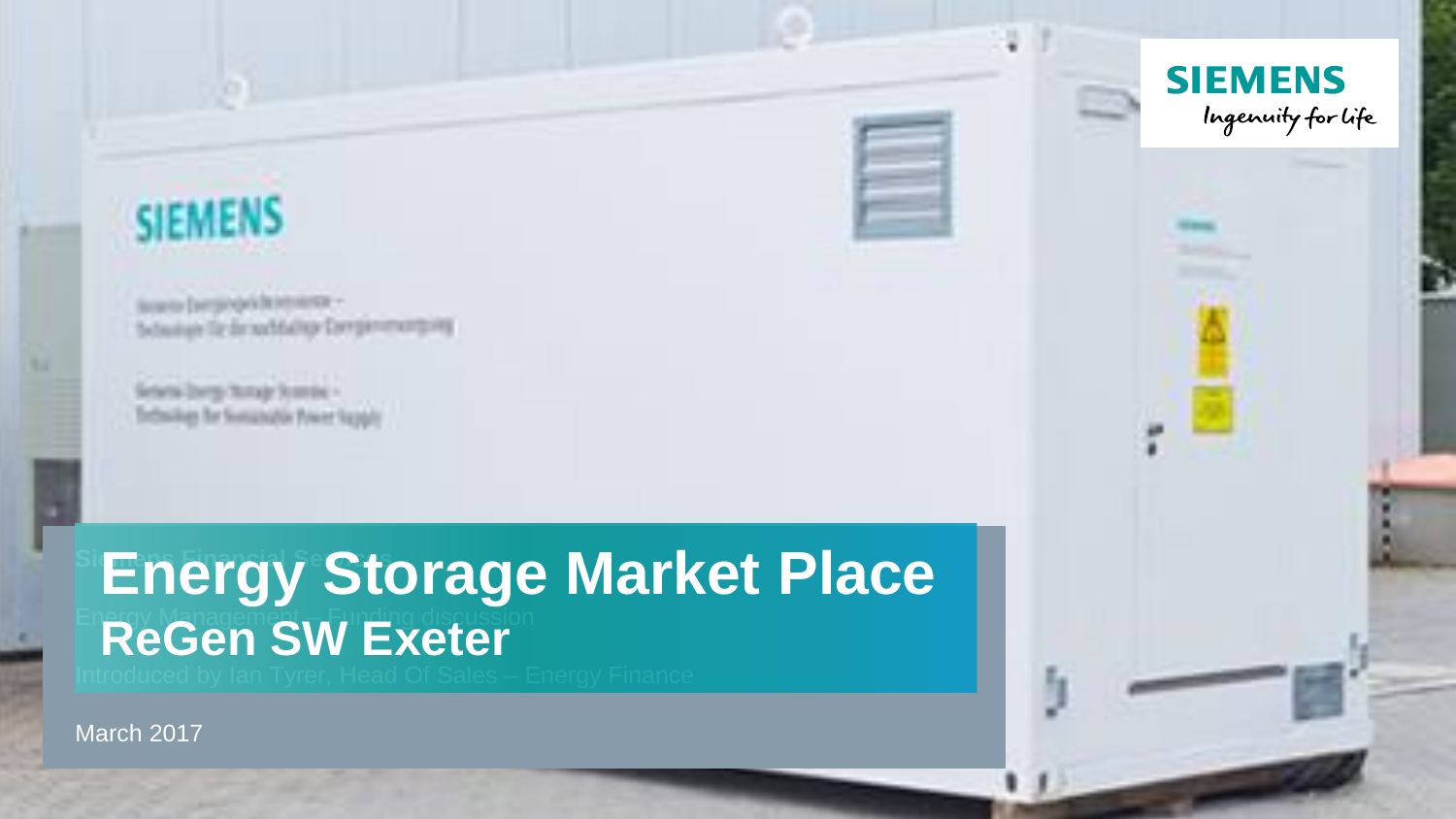# **Impact of the changing Energy Landscape** Different solutions for different market stages



#### 1) Corrective action to avoid bottlenecks in power grid

**© Siemens AG 2015 All rights reserved.**

#### **SIEMENS**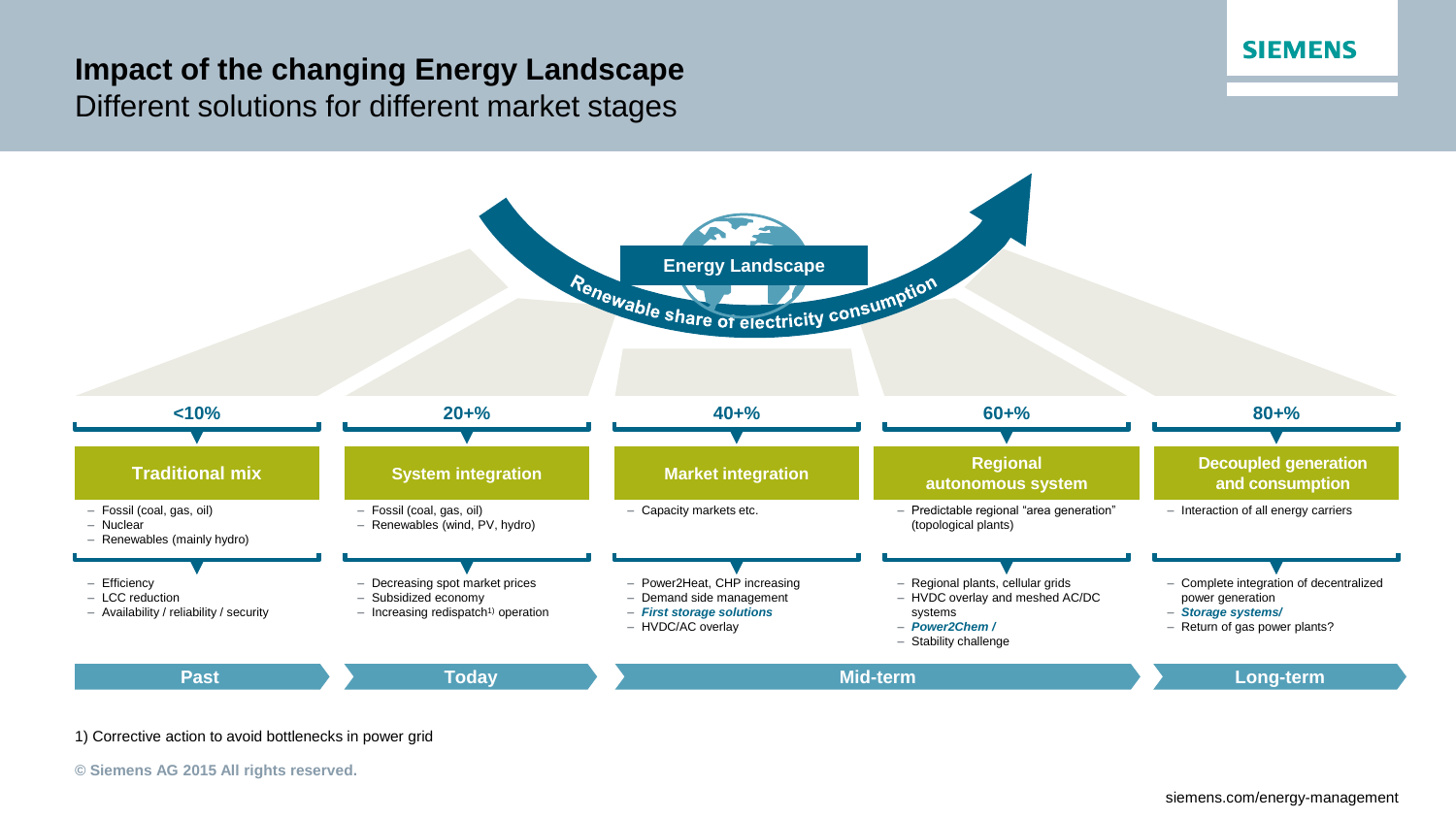# **Prices and Charges**









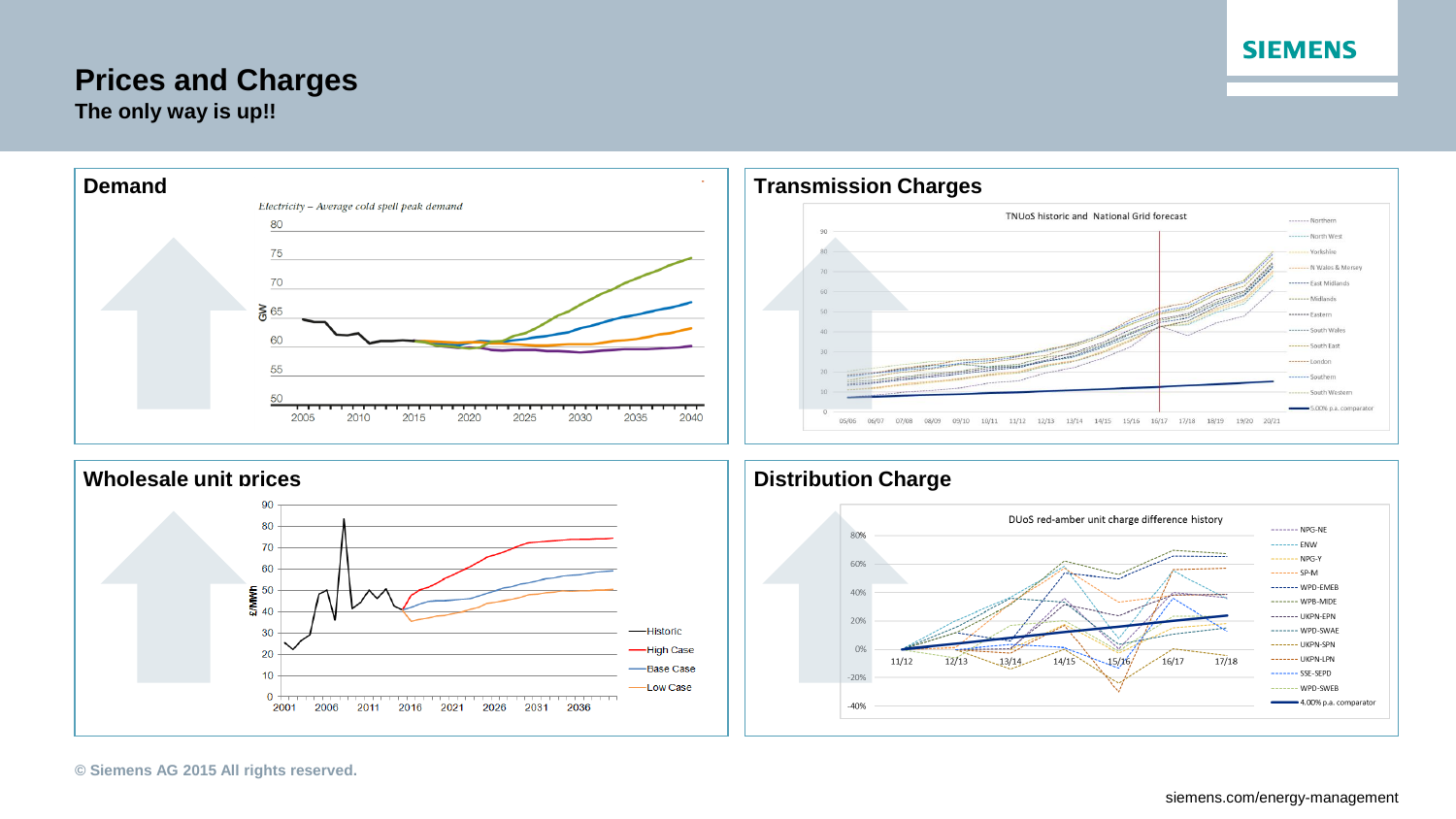# **Li-ion market driven by eMobility scale and new applications**

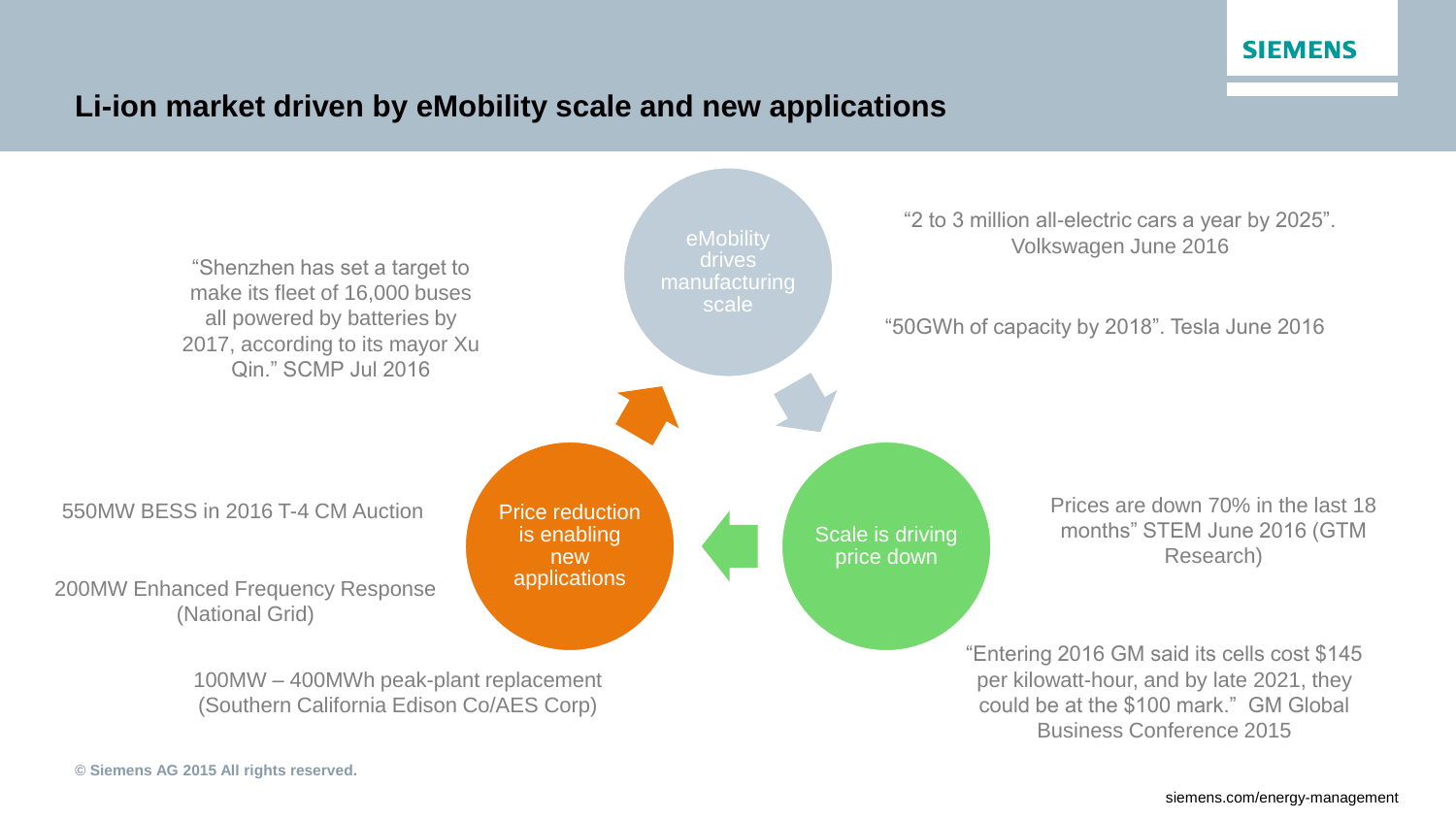# **UK Storage Market**

#### **Potential to exceed 10GW by 2030 vs. recent estimates of 1.5GW £500bn market considering ~£500/kW**

- National Infrastructure Commission states storage to be 1 of the 3 pillars of infrastructure development for the UK.
- National Grid EFR call for 200MW results in unexpected price drop <400/kW making storage financially viable for many more applications.
- National Grid Future Energy Scenarios (FES) estimated between 3 (for slow progress) and 11GW (for gone green) by 2030
- BEIS now also includes 3GW storage in energy system planning.
- OFGEM flexibility paper calls for evidence on how to release storage as a solution for DNO solutions expected to be the 1<sup>st</sup> step towards DSO model.
- EireGrid launches DS3 with fast services similar to EFR and FFR
- Sites with Gas Turbines providing operating reserve considering adding storage to access faster/higher revenue grid services.
- Solar developers converting PV sites to storage as a result of FiT end.
- Dec 2016 Capacity Market Auction disrupted by 550MW BESS
- Cost of funding reducing.
- Large energy consumers (behind the meter) seek ways to reduce energy costs (grid charges)

**© Siemens AG 2015 All rights reserved.**

• SSE CMZ 3rd attempt







# **SIEMENS**

siemens.com/energy-management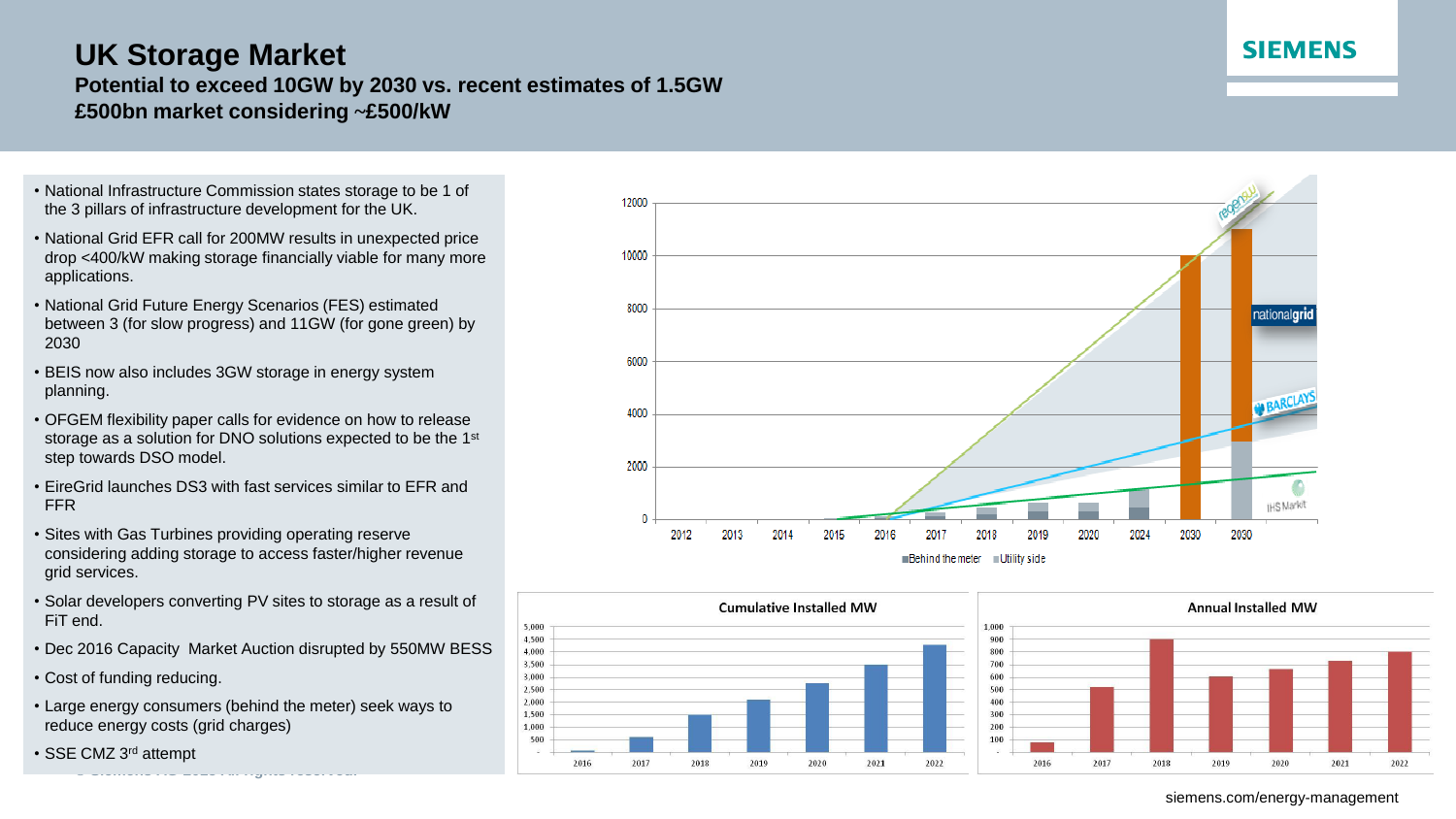# **Energy storage technologies & Siemens**



Source: Study by DNK/WEC "Energie für Deutschland 2011", Bloomberg – Energy Storage technologies Q2 2011 CAES – Compressed Air Energy Storage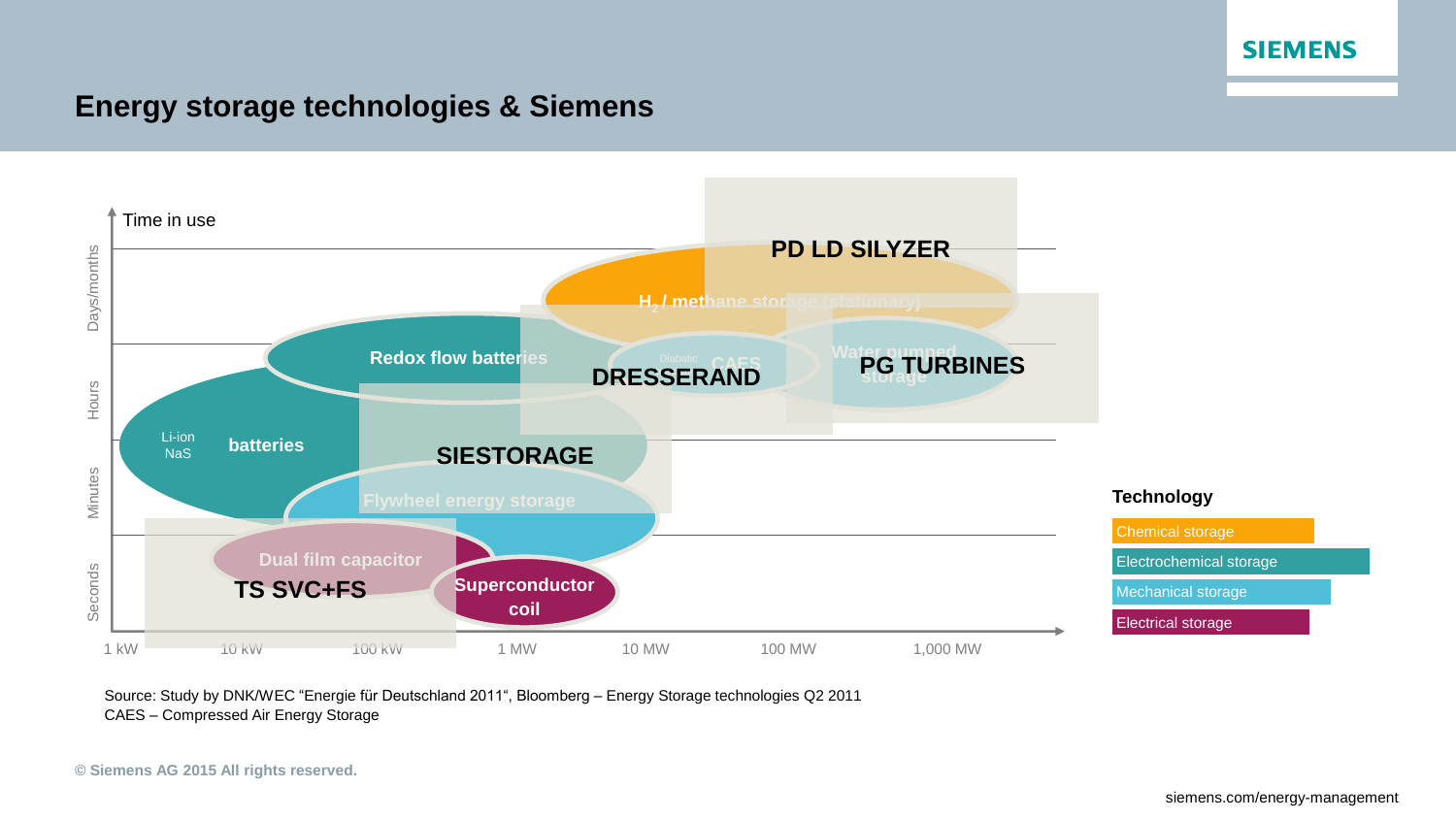# **Focus Segments**

**(Not Limited To)**

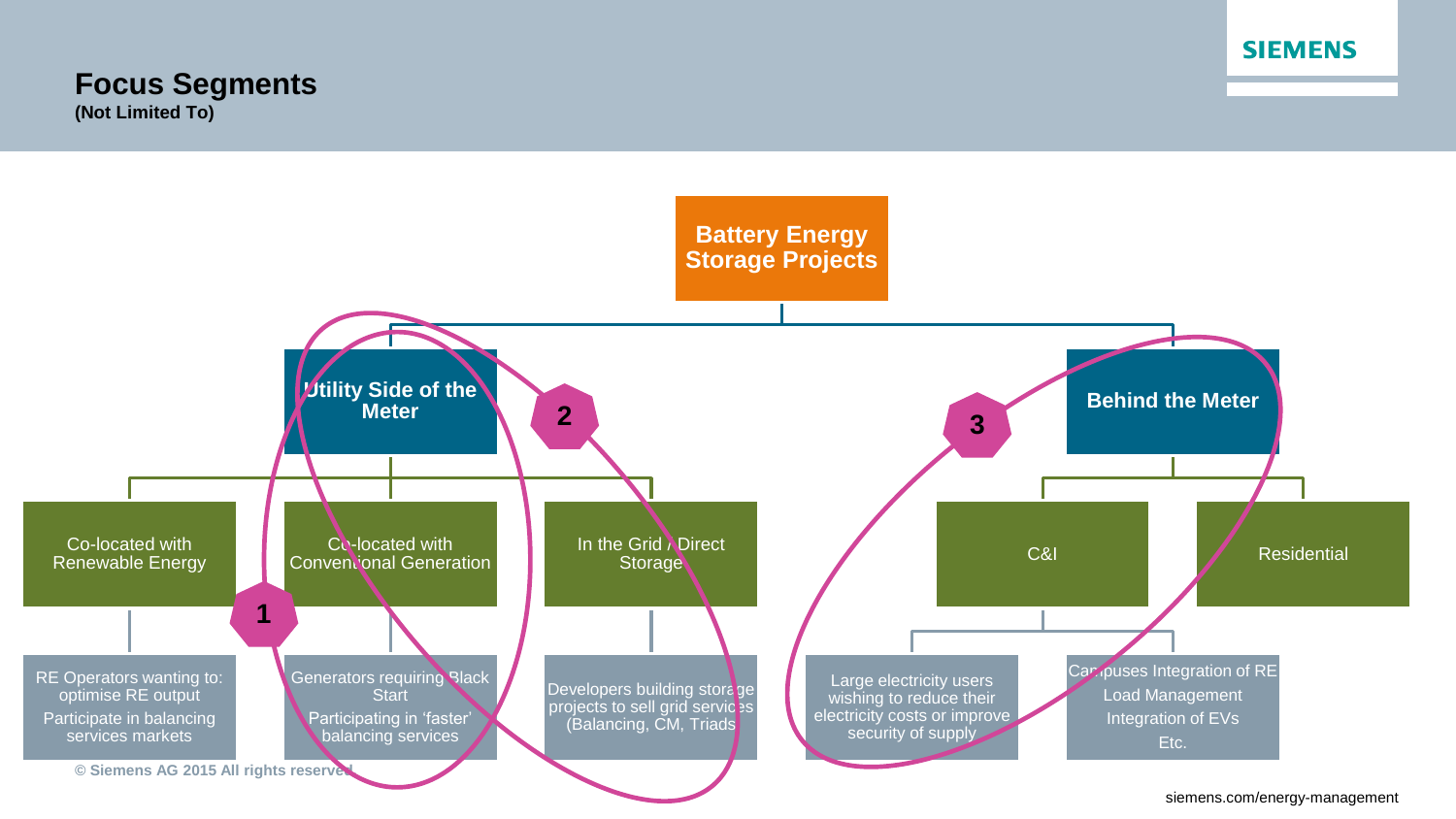# **Siemens Lincoln Site characterisation**





#### One day demand 21 Jan 16 – highest demand day



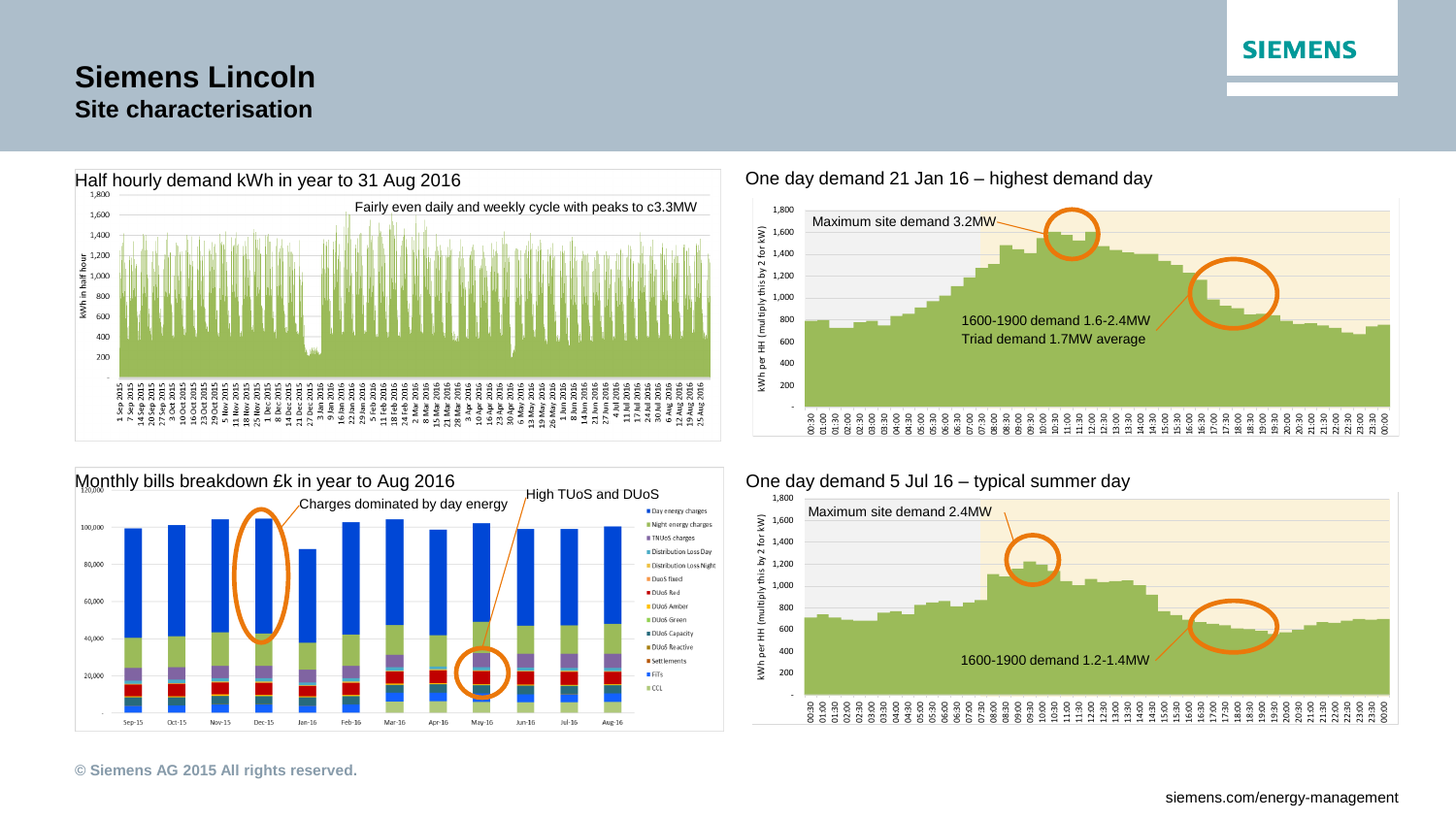# **Innovation not only happens at the cell level Battery Management and Operation in the Cloud**

Physical models of the battery are used to inform data analytics working on large data sets through the connectivity provided by Mindsphere



**SIEMENS**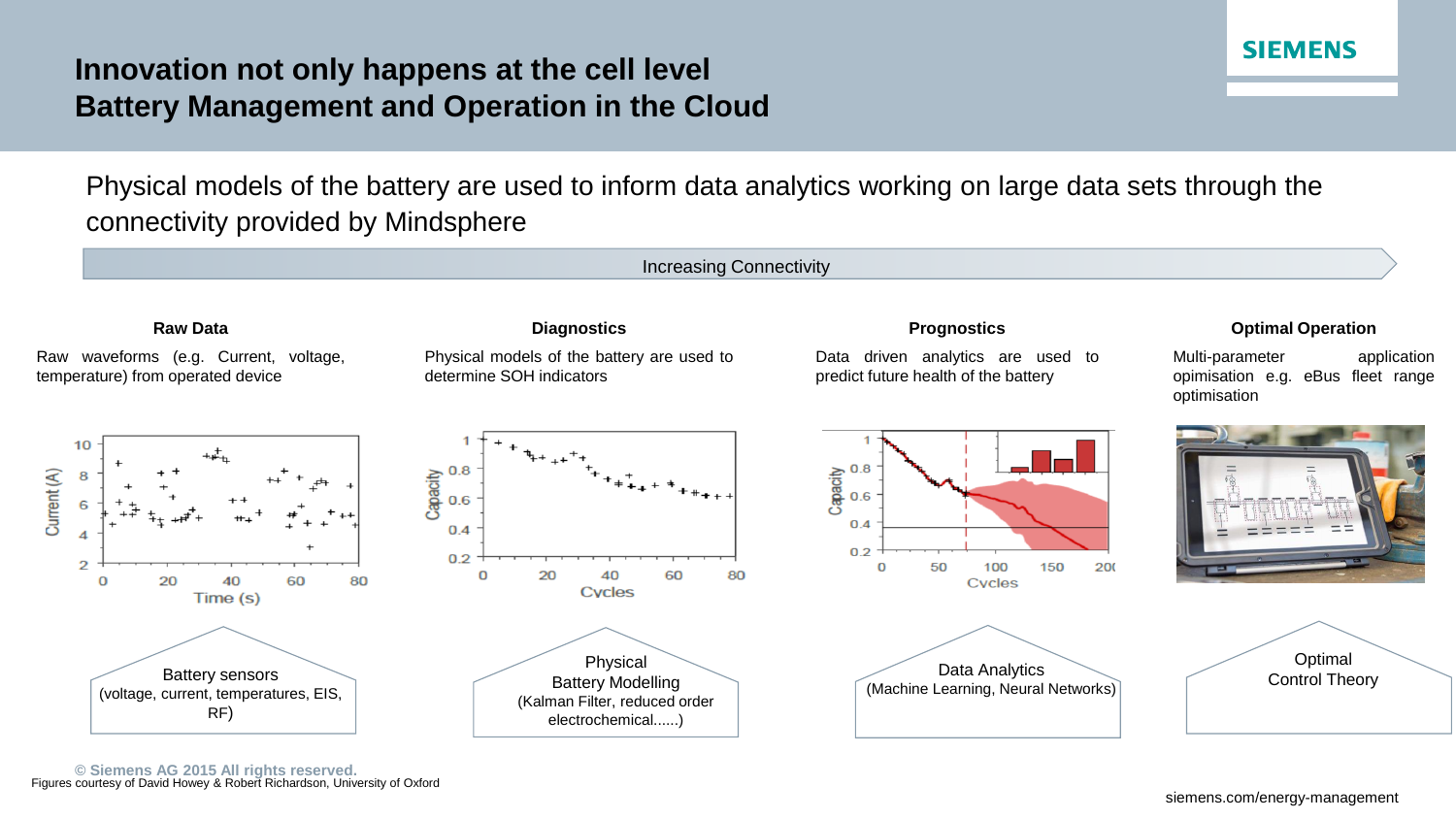# **Projects and references in Europe**